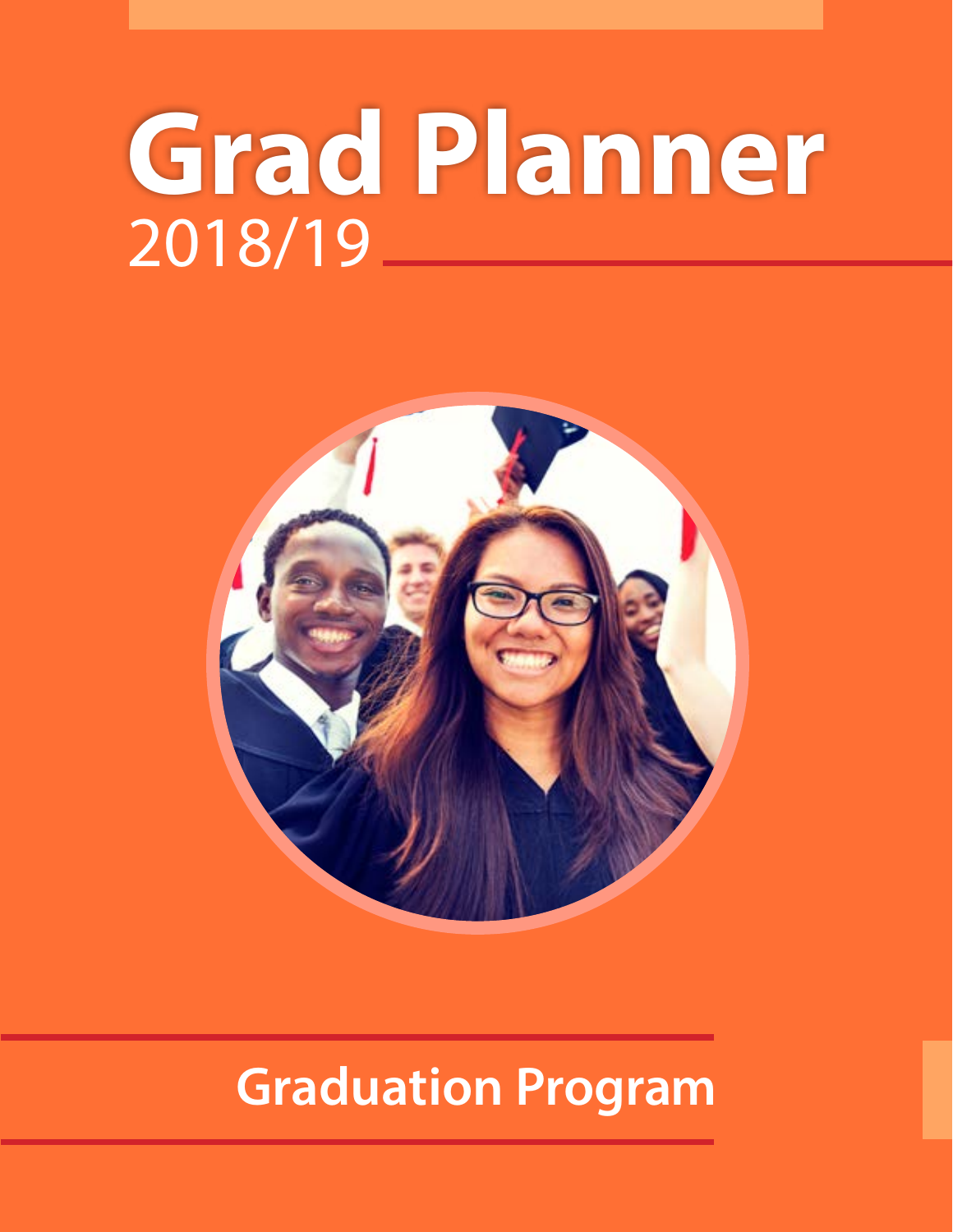### **Grad Planner B.C. Graduation Program**

| Career Life Education and Career Life Connections <b>Career Life Connections</b>                                                                                                                                                              |  |
|-----------------------------------------------------------------------------------------------------------------------------------------------------------------------------------------------------------------------------------------------|--|
| Language Arts 10, 11 and 12. 2000 10. 2000 10:00:00 15                                                                                                                                                                                        |  |
|                                                                                                                                                                                                                                               |  |
| Arts Education and Applied Design, Skills,                                                                                                                                                                                                    |  |
|                                                                                                                                                                                                                                               |  |
| Social Studies 10 and 11 or 12 [2012] [2013] The Social Studies 10 and 11 or 12 [2013] [2013] [2013] [2013] [2014] [2014] [2014] [2014] [2014] [2014] [2014] [2014] [2014] [2014] [2014] [2014] [2014] [2014] [2014] [2014] [2                |  |
| Science 10 and 11 or 12. 3                                                                                                                                                                                                                    |  |
|                                                                                                                                                                                                                                               |  |
|                                                                                                                                                                                                                                               |  |
| Provincial Graduation Assessments <b>[1994]</b> Area and the Section of Provincial Graduation Assessments <b>[1994]</b> Area and the Section of Provincial Graduation Assessments <b>[1994]</b> Area and the Section of Provincial Contract o |  |
| Getting Credits Toward Graduation <b>Engineering</b> 10                                                                                                                                                                                       |  |
|                                                                                                                                                                                                                                               |  |
| Advanced Placement (AP) and International                                                                                                                                                                                                     |  |
| Baccalaureate (IB) Courses <b>Manual Education Control</b> 10                                                                                                                                                                                 |  |
|                                                                                                                                                                                                                                               |  |
|                                                                                                                                                                                                                                               |  |
| Equivalency (documented prior learning) <b>Example 20</b> 10                                                                                                                                                                                  |  |
| Course Challenge <b>Election</b> 21                                                                                                                                                                                                           |  |
| External Credentials (EC) External Credentials (EC) External Credentials (EC)                                                                                                                                                                 |  |
|                                                                                                                                                                                                                                               |  |
| Post-Secondary Courses <b>Entity Courses</b> 21                                                                                                                                                                                               |  |
|                                                                                                                                                                                                                                               |  |
| Industry Training Programs <b>Election Contract Contract Contract Contract Contract Contract Contract Contract Contract Contract Contract Contract Contract Contract Contract Contract Contract Contract Contract Contract Contr</b>          |  |
| Career Preparation Programs <b>Election</b> 22                                                                                                                                                                                                |  |
|                                                                                                                                                                                                                                               |  |
| Top Jobs in Demand <b>Election</b> 22                                                                                                                                                                                                         |  |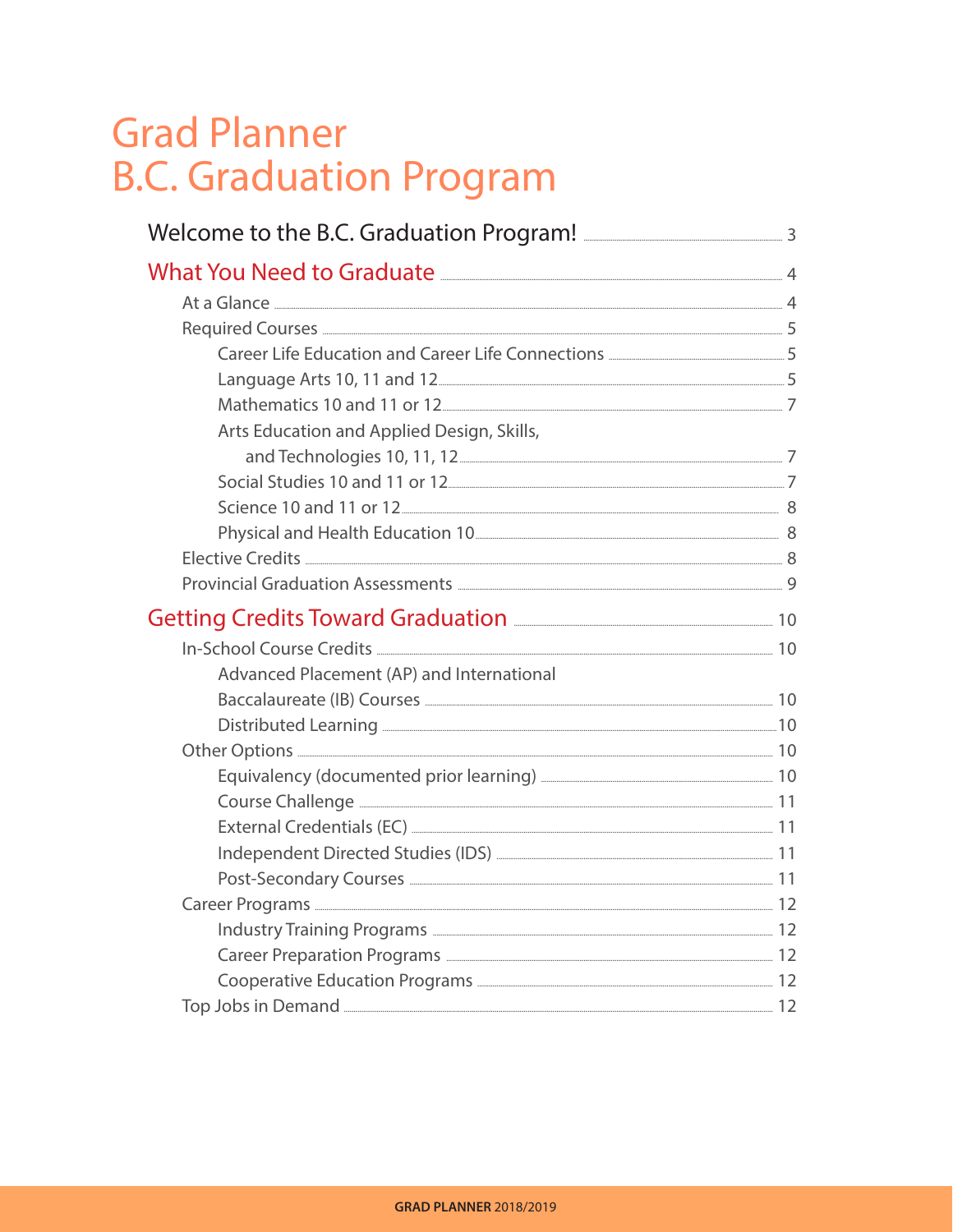| B.C. Excellence Scholarships <b>[2016]</b> 25 A.C. Excellence 36 A.D. 25 |  |
|--------------------------------------------------------------------------|--|
|                                                                          |  |
|                                                                          |  |
| <b>Youth Work in Trades</b>                                              |  |
|                                                                          |  |
|                                                                          |  |
| B.C. Graduation Program and Adult Graduation Program <b>[2016]</b> 16    |  |
| B.C. Ministry of Education policies <b>And Alice Advisors</b> 16         |  |
| Career planning, building work skills                                    |  |
| and post-secondary options 16                                            |  |
|                                                                          |  |
|                                                                          |  |
|                                                                          |  |
| Finances and Career Life Education <b>[47]</b> The Contract of the 16    |  |
| Transcripts 16                                                           |  |
|                                                                          |  |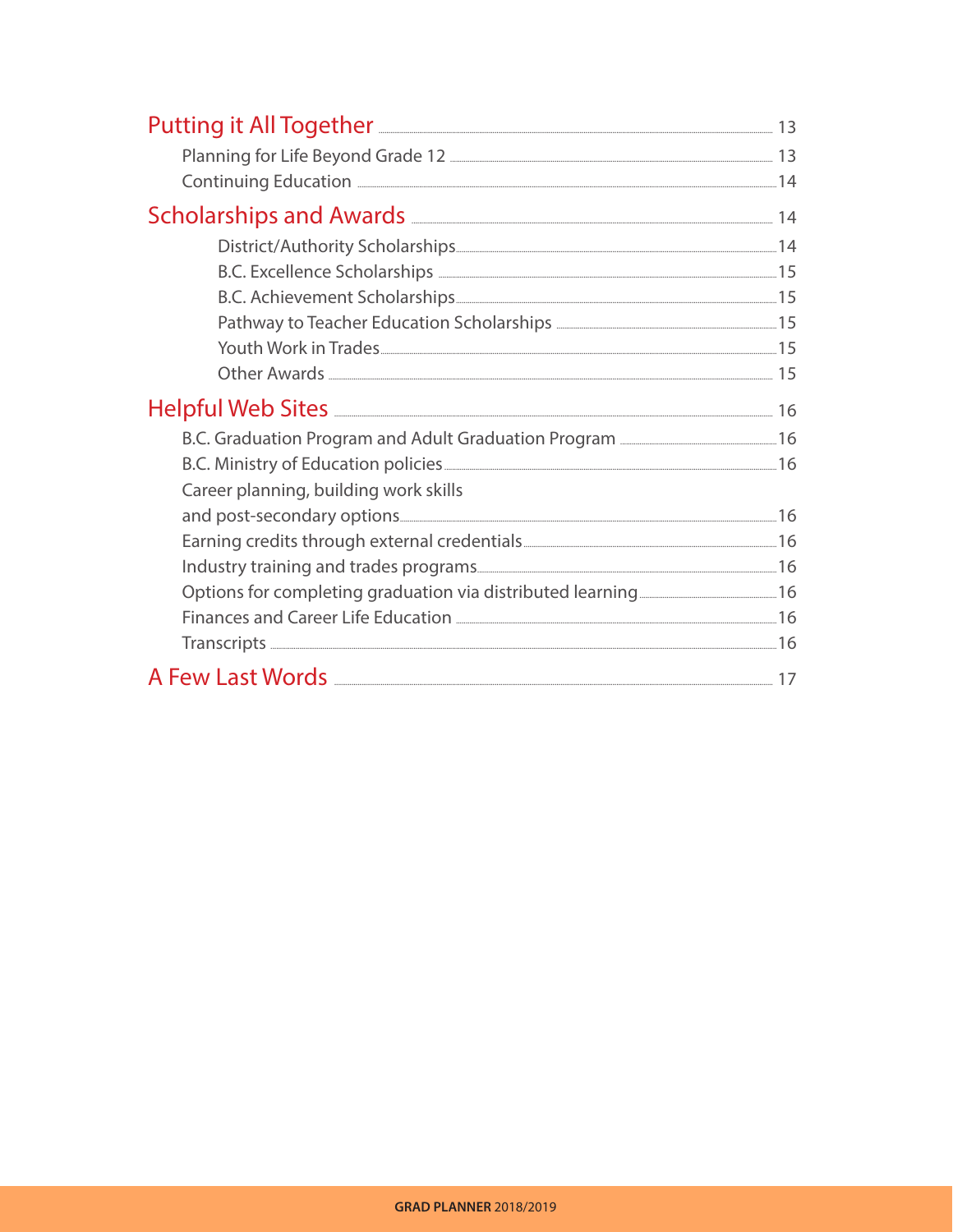### **Welcome to the B.C. Graduation Program!**

You're about to start a new chapter in your education – and you have an opportunity to shape your future. You're going to make a lot of choices over your graduation program years. For the most part, you'll get to choose courses that interest you. You'll have choices about where and how you learn. The choices you make will help you realize your potential.

The B.C. Graduation Program provides an opportunity for you to explore and discover possibilities for the future. This document helps you get started. It explains what's required and where you have choices. It also covers exams, scholarships, funding, and links to web sites with helpful information. It's your guide to three of the most important years of your education.

Use these years to learn, discover, grow, explore and try new things. And choose the paths that best reflect your interests and your dreams.

#### **Your future starts here. Only you can make it great!**



**You're going to make a lot of choices over the next three years.**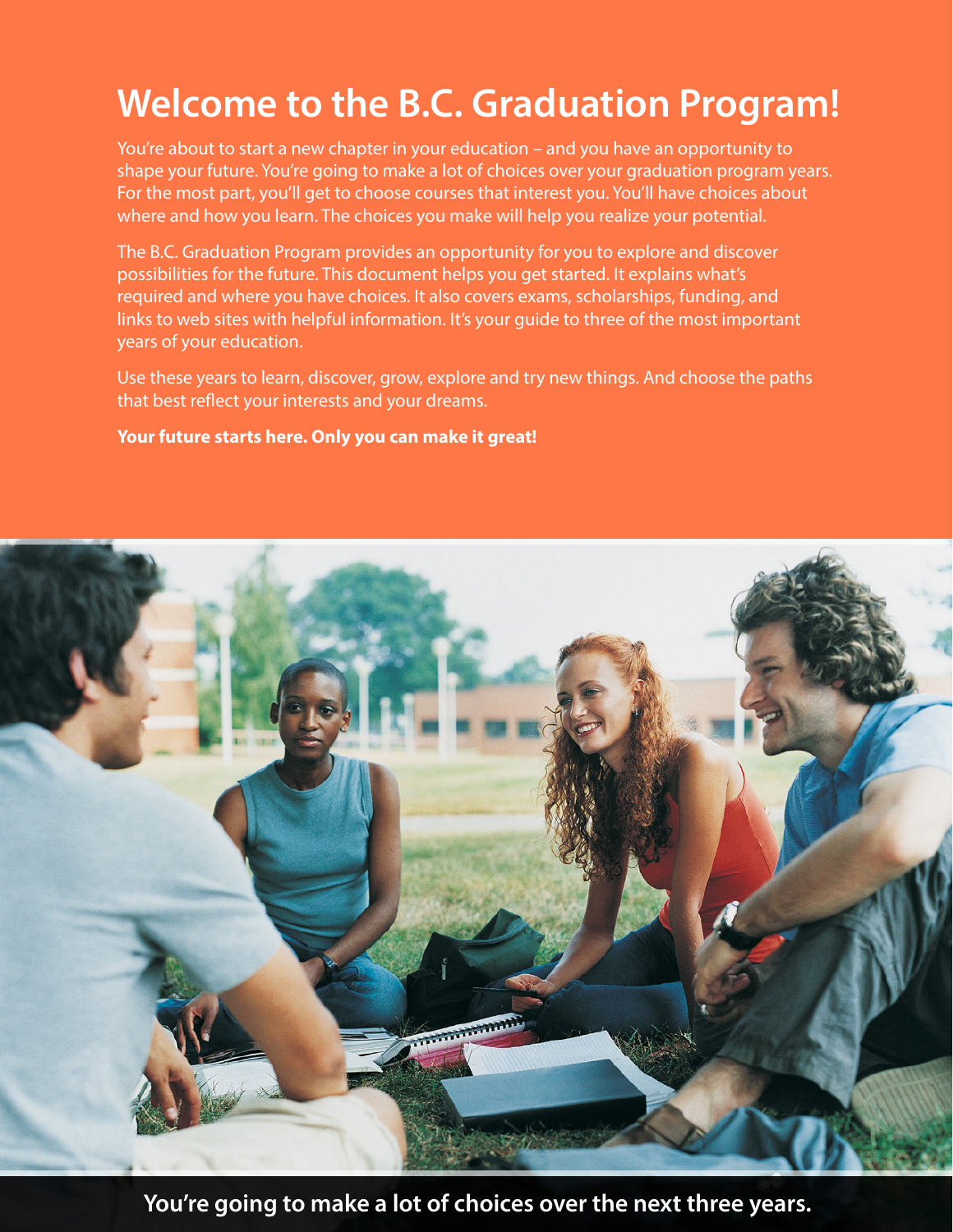### **1 What You Need to Graduate**

### At a Glance

Starting this year, you have a lot more choice about what you learn. But, in order to graduate with a Dogwood Diploma, every student in the B.C. Graduation Program has to pass certain courses, such as language arts, math and science, and complete Provincial Graduation Assessments.

For Grade 10 students entering the B.C. Graduation Program in 2018/19, the table below provides an overview of what you need to graduate

- $\blacksquare$  52 credits from required courses
- $\blacksquare$  28 credits from electives

Preparing now will help ensure you get the credits you need to achieve your goals. For help, talk to your teacher or school counsellor.

Special rules apply to Programme Francophone and French Immersion students pursuing both English and French Dogwood Diplomas ("Dual Dogwoods"). More information can be found in Chapter 3 of the Handbook of Procedures for the Graduation Program at: **[www.](www.bced.gov.bc.ca/exams/handbook/)  [bced.gov.bc.ca/exams/handbook/](www.bced.gov.bc.ca/exams/handbook/)**.

| <b>REQUIRED COURSES</b>                                                                                                                                             |                         |
|---------------------------------------------------------------------------------------------------------------------------------------------------------------------|-------------------------|
| <b>SUBJECT AREA</b>                                                                                                                                                 | <b>Minimum Credits</b>  |
| Career Life Education (or Planning 10)                                                                                                                              | 4                       |
| Career Life Connections (or Graduation Transitions)                                                                                                                 | $\overline{\mathbf{A}}$ |
| a Language Arts 10*                                                                                                                                                 | 4                       |
| a Language Arts 11*                                                                                                                                                 | 4                       |
| a Language Arts 12*                                                                                                                                                 | 4                       |
| a Mathematics 10*                                                                                                                                                   | 4                       |
| a Mathematics 11 or 12*                                                                                                                                             | 4                       |
| an Arts Education and/or Applied Design, Skills,<br>and Technologies 10, 11 or 12*                                                                                  | 4                       |
| a Social Studies 10                                                                                                                                                 | 4                       |
| a Social Studies 11 or 12*                                                                                                                                          | 4                       |
| a Science 10                                                                                                                                                        | 4                       |
| a Science 11 or 12*                                                                                                                                                 | 4                       |
| Physical and Health Education 10                                                                                                                                    | 4                       |
| <b>TOTAL</b>                                                                                                                                                        | 52 credits              |
| <b>ELECTIVE CREDITS</b>                                                                                                                                             |                         |
| Students must earn at least 28 elective credits from<br>Grade 10-12 courses.                                                                                        | 28 credits              |
| <b>OVERALL TOTAL</b>                                                                                                                                                | 80 credits**            |
| <b>PROVINCIAL GRADUATION ASSESSMENTS</b>                                                                                                                            |                         |
| <b>Numeracy Assessment</b>                                                                                                                                          |                         |
| <b>Literacy Assessment</b>                                                                                                                                          |                         |
| * See pages 5-8 for eligible courses.<br>** Of the 80 credits for graduation, at least 16 must be at the Grade 12 level, including a Grade 12 Language Arts course. |                         |

- More information about required courses can be found on page 7.
- More information about elective credits can be found on page 7

Others may be required courses or elective credits.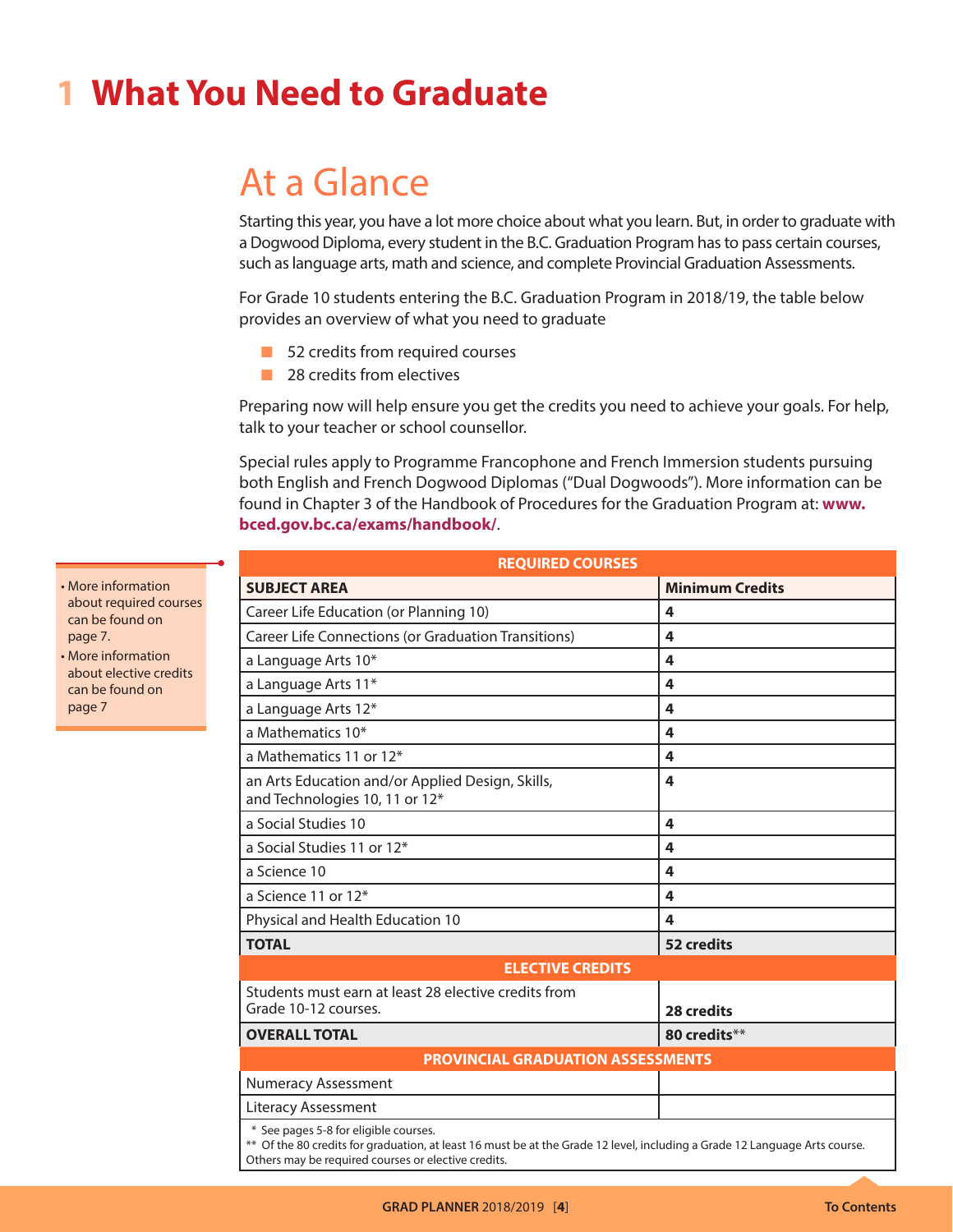### Required Courses

• Choice is an important part of the B.C. Graduation Program. You have lots of options, even for many required courses.

The following section describes the courses required for graduation. You have some choice within these requirements. For example, there are different math, science, and language arts options. Check which options are available at your school and, if applicable, which ones you need for entry to a post-secondary institution. Certain courses may be necessary for college or university entrance.

#### **Career Life Education and Career Life Connections**

In Career Life Education, you will explore post-graduation possibilities in diverse educational, work, and personal life contexts and build the personal career life management skills needed to effectively pursue who and how you want to be in the world.

Graduation Transitions is still in place for the 2018/19 school year. Coming for the 2019/2020 school year, the companion Career Life Connections will be in place. Career Life Connections will provide a continuation from Career Life Education. In Career Life Connections, you will refine your personal career life goals through experiential learning, cultivating community connections, gathering authentic evidence of learning, and reflecting on your competency development. In addition, you will design, assemble, and present a capstone project, sharing your learning journey and preferred next steps for post-graduation planning. Check with your school to find out more about how and when you will be pursuing these required areas of learning.

Note: You will be able to meet this graduation requirement with any of the following combinations:

- $\blacksquare$  Planning 10/Graduation Transitions
- $\blacksquare$  Planning 10/Career Life Connections
- $\blacksquare$  Career Life Education/Graduation Transitions
- $\blacksquare$  Career Life Education/Career Life Connections

If you are interested in learning more about Career Education courses, visit **[https://curriculum.gov.bc.ca/curriculum/career-education/](https://curriculum.gov.bc.ca/curriculum/career-education)**

#### **Language Arts 10, 11 and 12**

All English Language Arts and English First Peoples courses in Grades 10 through 12 share a similar structure, designed to ensure that you receive a well-rounded and comprehensive language arts education and to provide you with the literacy skills and competencies required for success in further education, in careers, and in everyday life.

There are no prerequisites, and you may move freely between the English Language Arts and English First Peoples courses as you progress through the Grade levels. You may choose any option at any Grade, regardless of which option(s) you have taken in the previous Grade.

You are required to take an English Language Arts Grade 12 course (English Studies 12 or English First Peoples 12), which represents "essential learning" in language arts. The Grade 12 course is taken only once, and it may be taken in either Grade 11 or Grade 12.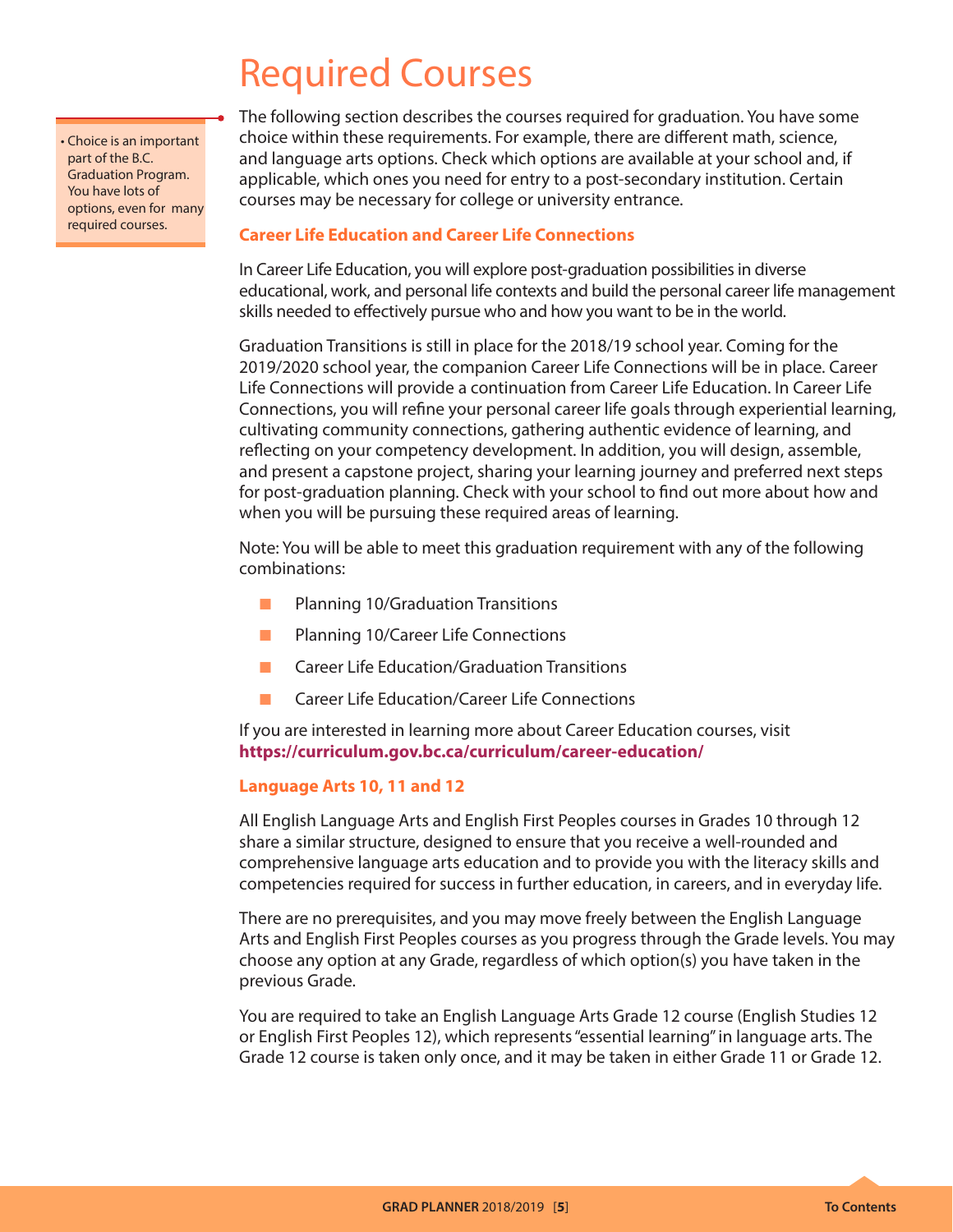The structure of the English Language Arts (ELA) and English First Peoples (EFP) courses for Grades 10 through 12 is shown below.

#### **Courses for Grades10-12**

| <b>Choose two options:</b><br><b>Choose one option:</b><br><b>Choose one option:</b><br>• English Studies 12<br>• ELA Literary Studies<br>• ELA Literary Studies<br>• ELA Composition<br>• ELA Composition<br>• ELA Spoken Language<br>• ELA Spoken Language<br>• ELA New Media<br>For additional credits:<br>• ELA New Media<br>• ELA Creative Writing<br>• ELA Creative Writing<br>• EFP Literary Studies and<br>• EFP Writing<br>• ELA Literary Studies | <b>Grade 10</b><br><b>4 credits</b> | <b>Grade 11</b><br><b>4</b> credits | <b>Grade 12</b><br><b>4</b> credits                                      |
|------------------------------------------------------------------------------------------------------------------------------------------------------------------------------------------------------------------------------------------------------------------------------------------------------------------------------------------------------------------------------------------------------------------------------------------------------------|-------------------------------------|-------------------------------------|--------------------------------------------------------------------------|
|                                                                                                                                                                                                                                                                                                                                                                                                                                                            |                                     |                                     |                                                                          |
| • EFP New Media<br>• EFP Literary Studies and<br>• ELA New Media<br>New Media<br>• EFP Spoken Language<br>• EFP Literary Studies and<br>• ELA Creative Writing<br>Spoken Language                                                                                                                                                                                                                                                                          | • EFP Literary Studies              | Writing                             | • English First Peoples 12<br>• ELA Composition<br>• ELA Spoken Language |

For graduation, you will select two of the courses at the Grade 10 level for a total of four credits, and will select one of the courses at the Grade 11 level for a total of four credits. You are then required to complete English Studies 12 or English First Peoples 12 for a total of four credits. For additional credits, you may also take one or more of the Grade 12 four-credit options.

In Grades 10 and 11, you may opt to select the same option at two different levels – for example, Composition 10 and Composition 11 – to allow you to explore a particular area with greater depth, complexity, and sophistication.

#### **Course restrictions**

You may take any two credit courses, but you will only be able to take each two-credit course once for credit.

#### **Students in Grade 10:**

- $\blacksquare$  may take any two credits of English Language Arts or any two credits of English First Peoples to achieve the required four credits, as they are distinct courses
- $\blacksquare$  may take similar "focus areas" in English Language Arts and English First Peoples to achieve the required four credits, as they are distinct courses (e.g., you may take ELA New Media 10 for two credits and EFP New Media 10 for two credits to achieve the required four credits, as they are distinct courses)
- $\blacksquare$  are not allowed to take the same course twice to achieve the required four credits (e.g., you may not take ELA New Media 10 for two credits and then take it again for another two credits)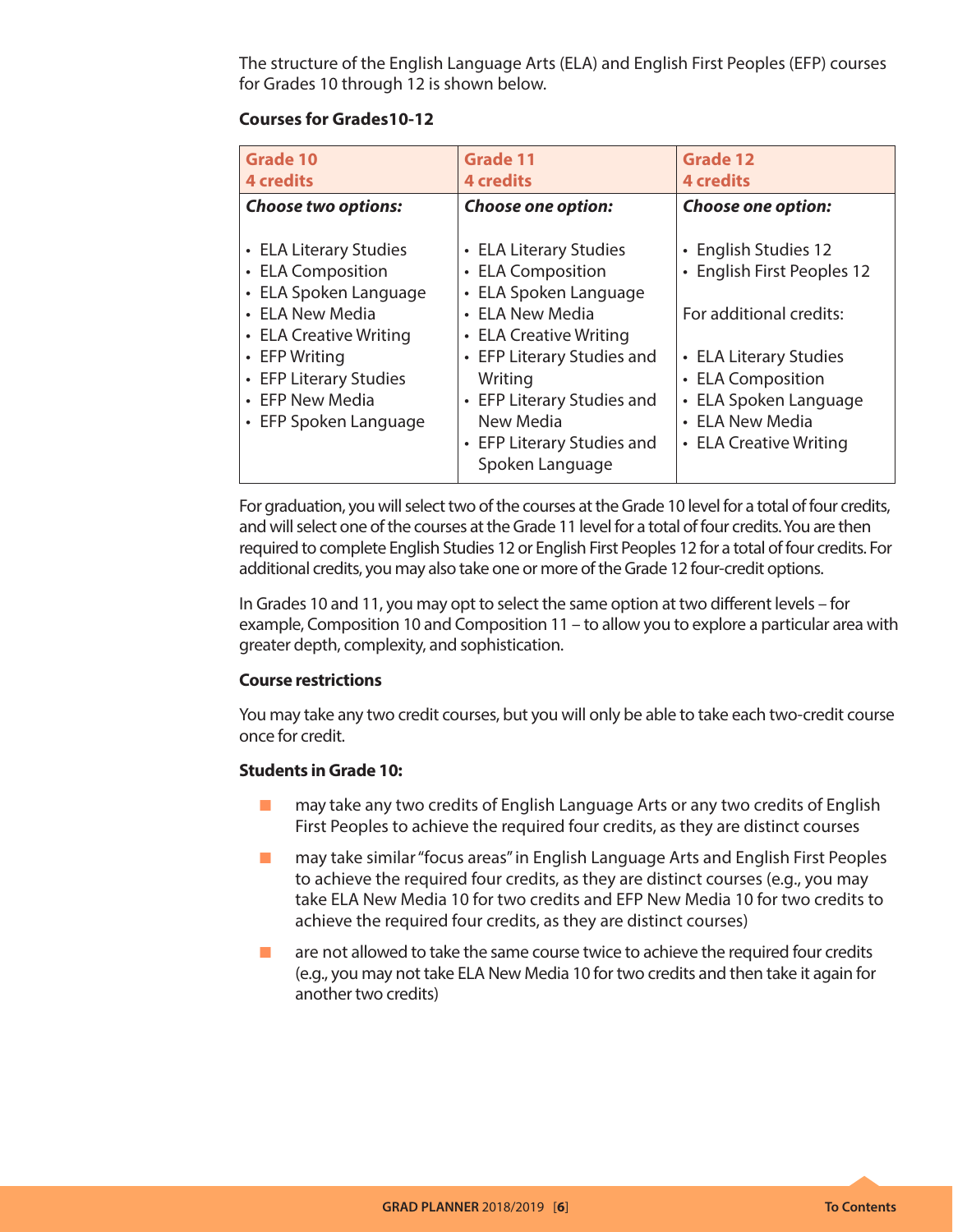#### **Mathematics 10 and 11 or 12**

Mathematics is about more than numbers. It's also about developing mathematical habits of mind, solving problems, and using logic. To graduate, everyone must complete a Grade 10 mathematics course (either **Foundations of Mathematics and Pre-calculus 10** or **Workplace Mathematics 10**), plus a second math course at the Grade 11 or 12 level.

You might choose more math courses depending on your interests and future plans. It will also be helpful to check with post-secondary institutions to determine which math courses they require for admission, if you plan to continue school beyond Grade 12.

Options for Grades 11 and 12 Mathematics are listed below. Check with your school to see which options are available.

| <b>Grade 11</b>                      | <b>Grade 12</b>                      |
|--------------------------------------|--------------------------------------|
| Computer Science 11                  | Apprenticeship 12                    |
| <b>Foundations of Mathematics 11</b> | Calculus 12                          |
| <b>History of Mathematics 11</b>     | <b>Computer Science 12</b>           |
| Pre-Calculus 11                      | <b>Foundations of Mathematics 12</b> |
| <b>Workplace Mathematics 11</b>      | Geometry 12                          |
|                                      | Pre-Calculus 12                      |
|                                      | Statistics 12                        |

In order to determine which courses are appropriate for you and your future, talk to your teacher or school counsellor for more detailed information.

#### **Arts Education and Applied Design, Skills, and Technologies 10, 11, 12**

These courses focus on experiential learning through applied design and artistic works.

- **K** Arts Education includes Dance, Drama, Music, and Visual Arts, as well as interdisciplinary courses such as Musical Theatre and Media Arts.
- $\blacksquare$  Applied Design, Skills, and Technologies include Business Education, Home Economics and Culinary Arts, Information and Communications, and Technology **Education**

To graduate, you need four credits in either Arts Education or Applied Design, Skills, and Technologies, or a combination of both.

Check with your school to see which courses are currently available. More information about Arts Education and Applied Design, Skills and Technologies is available at: **<www.curriculum.gov.bc.ca>**

#### **Social Studies 10 and 11 or 12**

These courses help you understand the world and your place in it. You learn about events, issues and themes from the past and present. You also develop skills that help you think critically and become a responsible citizen.

To graduate, you must complete a Grade 10 Social Studies course. You must also complete a Social Studies 11 or 12 course. Options include Explorations in Social Studies, B.C. First Peoples, Asian Studies, Human Geography, Law Studies, Political Studies, and Social Justice. Check with your school to see which options are available.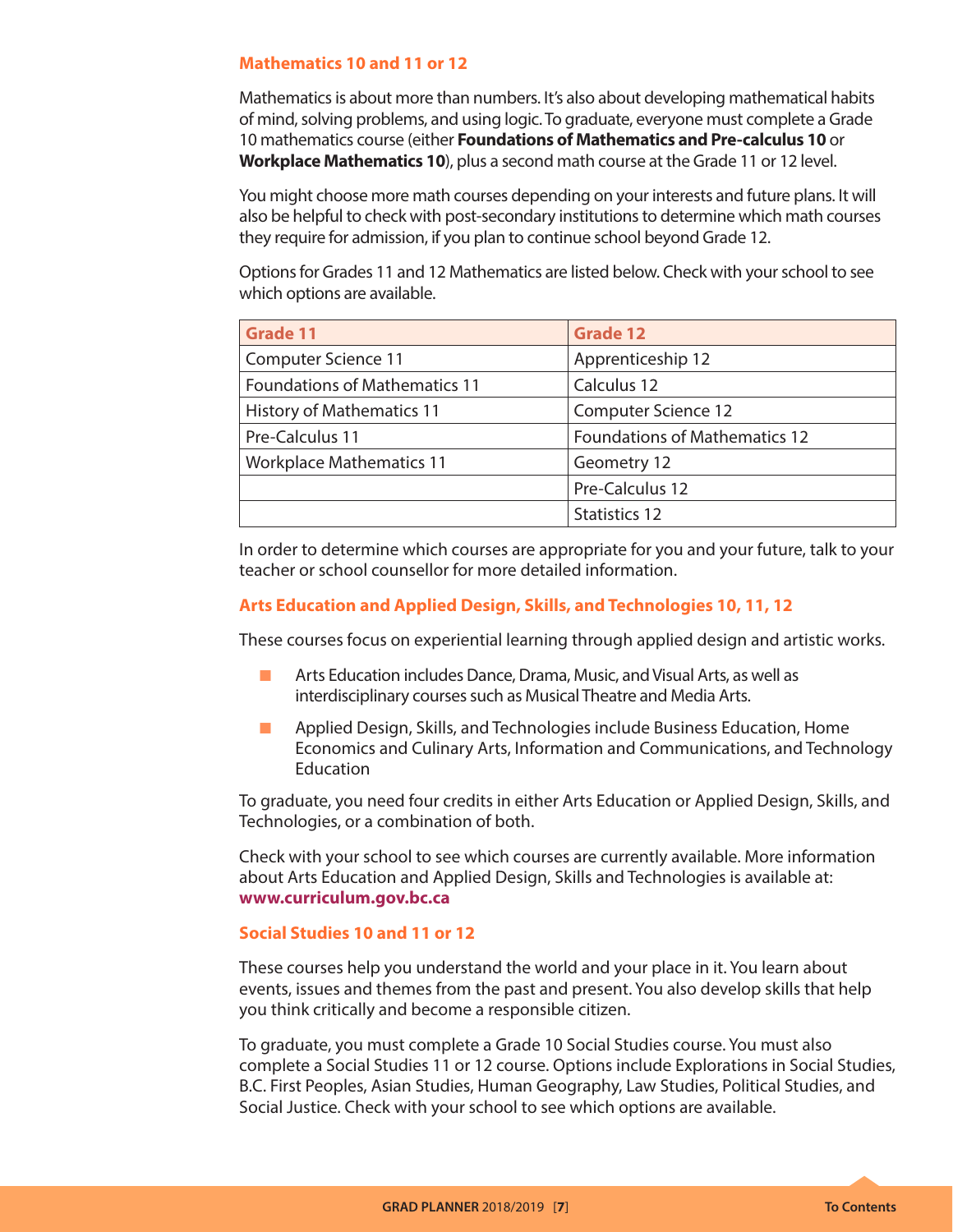#### **Science 10 and 11 or 12**

These courses help you understand the natural world. You'll develop skills related to observation, measurement, problem-solving and critical thinking.

To graduate, you must complete a Grade 10 science course. You must also complete a second science course at the Grade 11 or 12 level. Science 10 focuses on four areas of science: biology, chemistry, physics, and earth and space science.

Grade 11 and 12 science course options span all areas of science: biology, chemistry, physics, and earth, space and environmental sciences. Options include Anatomy and Physiology, Chemistry, Earth Science, Environmental Science, Geology, Life Sciences, and Physics.

Two new courses have been introduced to the Science Curriculum. These are Science for Citizens and Specialized Science. Check with your school to see what options are available.

#### **Physical and Health Education 10**

This course will help you improve your physical health and promote mental and emotional well-being. Physical and Health Education teaches you how to be safe, active, and healthy throughout your life.

To graduate, you must complete Physical and Health Education 10, even if you are actively involved in sports or physical activities outside of school

### Elective Credits

To graduate, you need at least 28 elective credits from courses numbered 10, 11 or 12. That's in addition to the credits you need from required courses. When you take two required courses in the same subject area, one will count as an elective.

Choose elective credits based on your interests, abilities, plans and courses available to you. If you plan to continue school beyond Grade 12, you may need certain courses to enter the program you want. (You'll learn more about post-secondary entry requirements in Career Life Education.)

To find out what elective courses are available in your school or district, talk to your school counsellor. Check out the "Getting Credits" section of this document to learn about other ways of earning graduation credits.

• Think about your future when you choose your electives. You may need certain courses to achieve your goals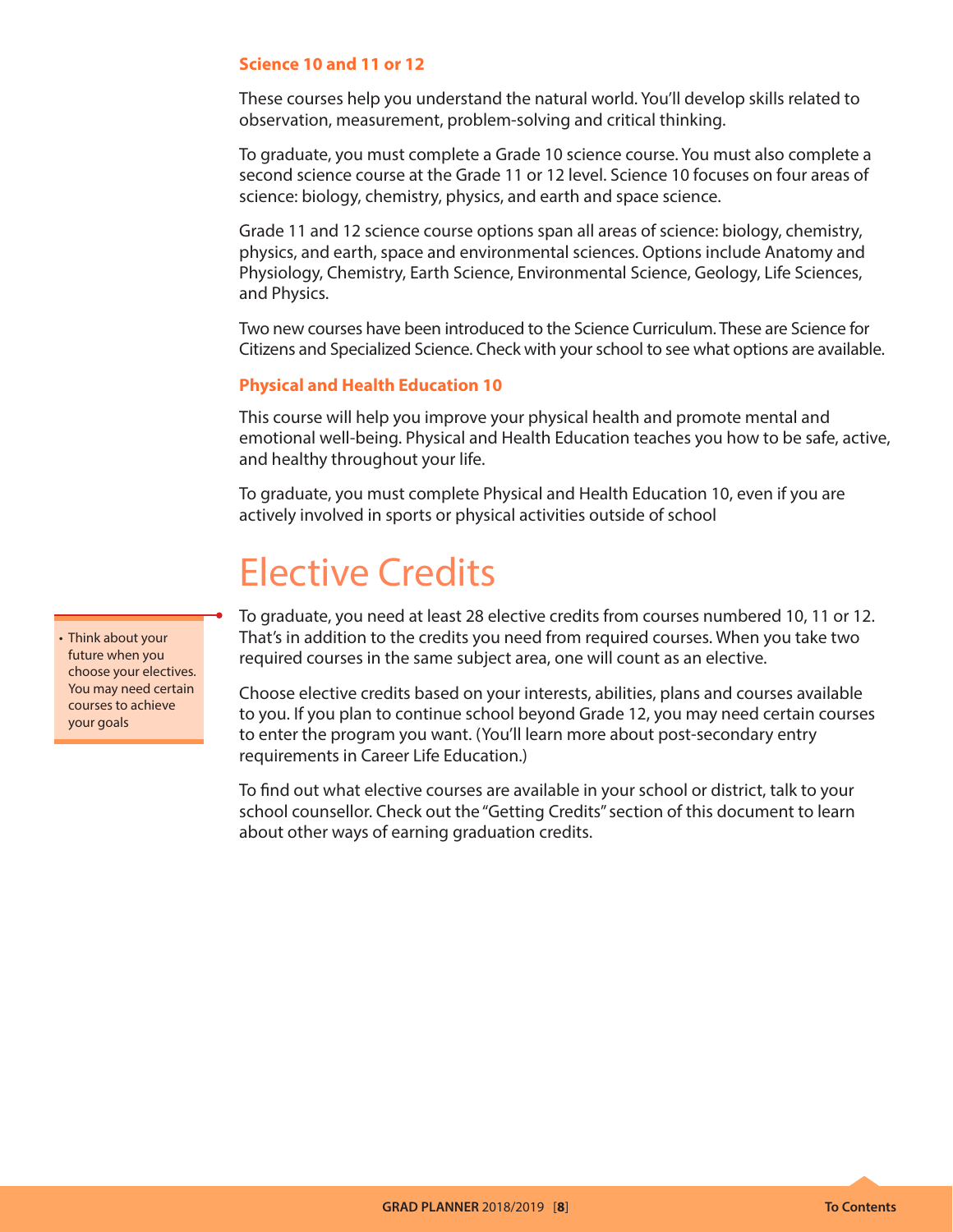### Provincial Graduation Assessments

Students need to write the following graduation assessments in order to graduate:

- **Numeracy Assessment**
- $\blacksquare$  Literacy Assessments

You must write each assessment at least once, and you have two opportunities to rewrite each assessment. You can write the numeracy assessment this year, but will only be able to write the literacy assessment starting January 2020. You will learn more about these assessments during the school year. If you have any questions, talk to your school counsellor.

Information about B.C. graduation assessments can be found at: **[https://curriculum.](https://curriculum.gov.bc.ca/provincial-assessment/graduation) [gov.bc.ca/provincial-assessment/graduation](https://curriculum.gov.bc.ca/provincial-assessment/graduation)**

Policies on calculators, disqualification and other graduation assessment related information are in the Handbook of Procedures for the Graduation Program at: **<www.bced.gov.bc.ca/exams/handbook/>**

You can use the StudentTranscripts Service to check your assessment results online at: **<www.studenttranscripts.gov.bc.ca>**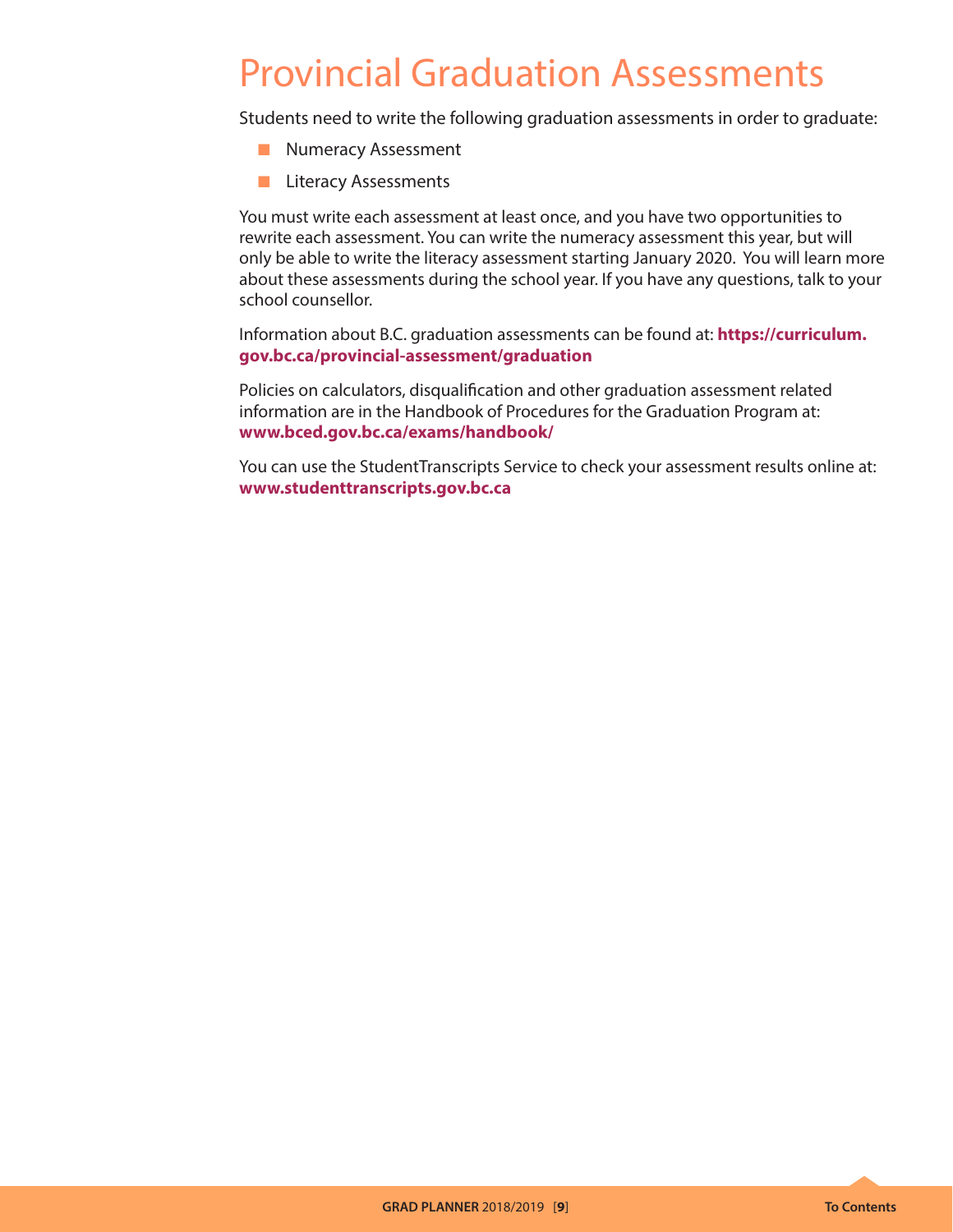### **2 Getting Credits Toward Graduation**

### In-School Course Credits

You may earn most of your credits toward graduation the traditional way – by successfully completing school-based courses. But there are other ways of earning credits, and some of these might work for you. Read through the following list of other options. For more information, talk to your school counsellor or go to: **[www.bced.gov.bc.ca/policy/policies/earning\\_credit\\_through.htm](http://www2.gov.bc.ca/gov/topic.page?id=A83BFC1275564C8E85146617D30BF2FE&title=Earning%20Credit%20through%20Equivalency%2C%20Challenge%2C%20External%20Credentials%2C%20Post%20Secondary%20Credit%20and%20Independent%20Directed%20Studies):)**

Special rules concerning options for satisfying graduation requirements apply to most international students. If you are an international student, you may want to ask your school counsellor if the rules apply to you.

#### **Advanced Placement (AP) and International Baccalaureate (IB) Courses**

These courses may appeal to students whose plans include university. There are different options, and choices vary from school to school.

#### **Distributed Learning**

Is there a course you'd like to take, but it's not offered in your school or it doesn't fit in your timetable? You can choose from thousands of courses offered by public and independent distributed learning schools in B.C.

Distributed learning occurs primarily at a distance from the teacher. It can be printbased, online, or a mix of both, and may include a face-to-face component. You have the flexibility to learn anytime, anywhere, and at any pace, and most B.C. residents do not pay tuition fees.

For more information visit **[https://www2.gov.bc.ca/gov/content/education](https://www2.gov.bc.ca/gov/content/education-training/ways-to-learn/classroom-learning/distributed-learning-programs)[training/ways-to-learn/classroom-learning/distributed-learning-programs](https://www2.gov.bc.ca/gov/content/education-training/ways-to-learn/classroom-learning/distributed-learning-programs)** or the LearnNowB.C. portal (**[www.learnnowbc.ca](http://www.learnnowbc.ca)**). LearnNowB.C. services include a provincewide course finder, a trades program finder, free tutoring services for many courses, and academic advising.

### Other Options

#### **Equivalency**

Have you completed a course outside a B.C. school? Did you earn a certificate that shows substantive learning outside of school? If so, you might qualify for credit for an equivalent course in the B.C. school system. If you can provide documentation of your learning (with a report card or transcript, for example) you can ask the school for an equivalency review.

The review will determine whether you're entitled to credits in B.C. and, if so, how many.

If you went to a school where the classes were taught in a language other than English, you might qualify for credits for equivalent B.C. language courses. To learn more about equivalency, talk to your school counsellor.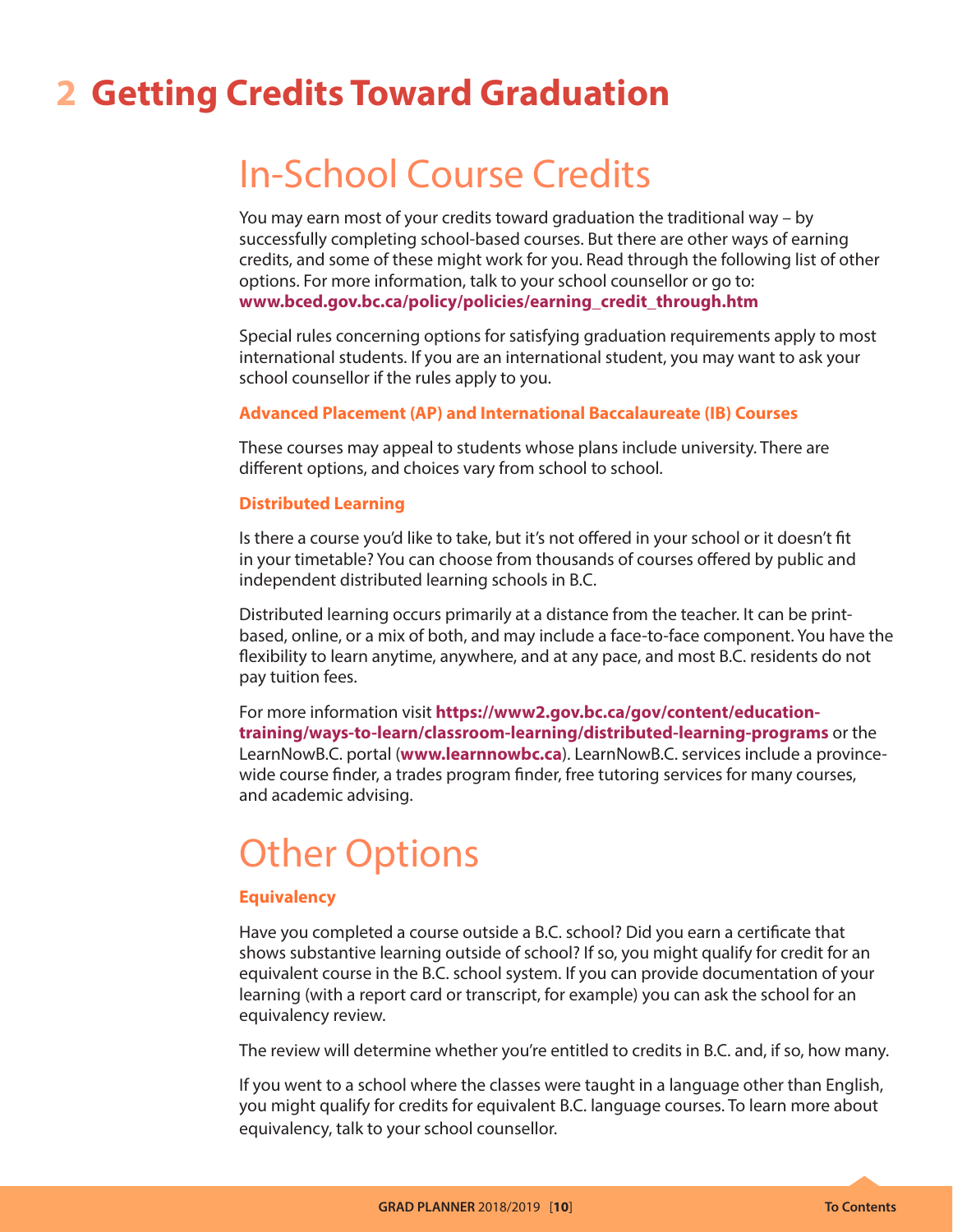#### **Course Challenge**

Some students acquire skills or knowledge that is not documented. In other words, they have no paper (certificate, transcript, etc.) that verifies they have the skills or knowledge. If you're in that position, you may be able to earn credits by challenging a course.

Challenge is a process that assesses your knowledge and skills to determine whether you've met the knowledge and skill requirements of a similar course. If you have, you might get credit for the course without having to take it.

Each school board/authority has its own challenge process. Students in public schools should not be charged a fee for challenging a course.

#### **External Credentials (EC)**

If you demonstrate a high level of achievement or performance in areas outside school, you may be able to earn credits for these learning activities. Examples include: External Language Certificates (including DELF), Red Cross, Cadets, Lifesaving, Duke of Edinburgh's Award, the Explore Program, some Driver Education courses, involvement in provincial or national sports, and some music and dance courses. Some External Credentials count as "required course" credits, while most count as elective credits.

More information about external credentials can be found at: **[www.bced.gov.bc.ca/graduation/ext\\_credentials/](https://www2.gov.bc.ca/gov/content/education-training/k-12/support/graduation/getting-credit-to-graduate/external-credentials)**

#### **Independent Directed Studies (IDS)**

If you are interested in a specific subject area, you might want to think about Independent Directed Studies. IDS allows you to shape and follow your own course or courses, with a teacher's approval and supervision. IDS courses count as elective credits toward graduation.

To qualify for IDS, you need the approval of the school principal to explore or expand on the content from any Ministry or Board/Authority Authorized course (the school counsellor can help explain this). Then you'll need to find a teacher to supervise your studies before you initiate your own course. You'll work independently. The teacher will support you and assess your performance.

#### **Post-Secondary Courses**

Many courses completed at B.C. post-secondary institutions count toward graduation. The post-secondary transcript is proof of your achievements. You will need to provide this proof to your school.

In most cases, you can earn dual credit. That means you get credit toward your graduation and also toward a post-secondary credential. To get dual credit, you have to take either:

- $\blacksquare$  a post-secondary course from an institution in the British Columbia Transfer System (see **[www.bccat.bc.ca](http://www.bccat.bc.ca)** for a list of institutions) or
- $\blacksquare$  a post-secondary course offered in French in conjunction with Educacentre (**[www.educacentre.com](http://www.educacentre.com)**).

Post-secondary courses count as elective credits at the Grade 12 level.

• IDS is an opportunity to develop your own course of study.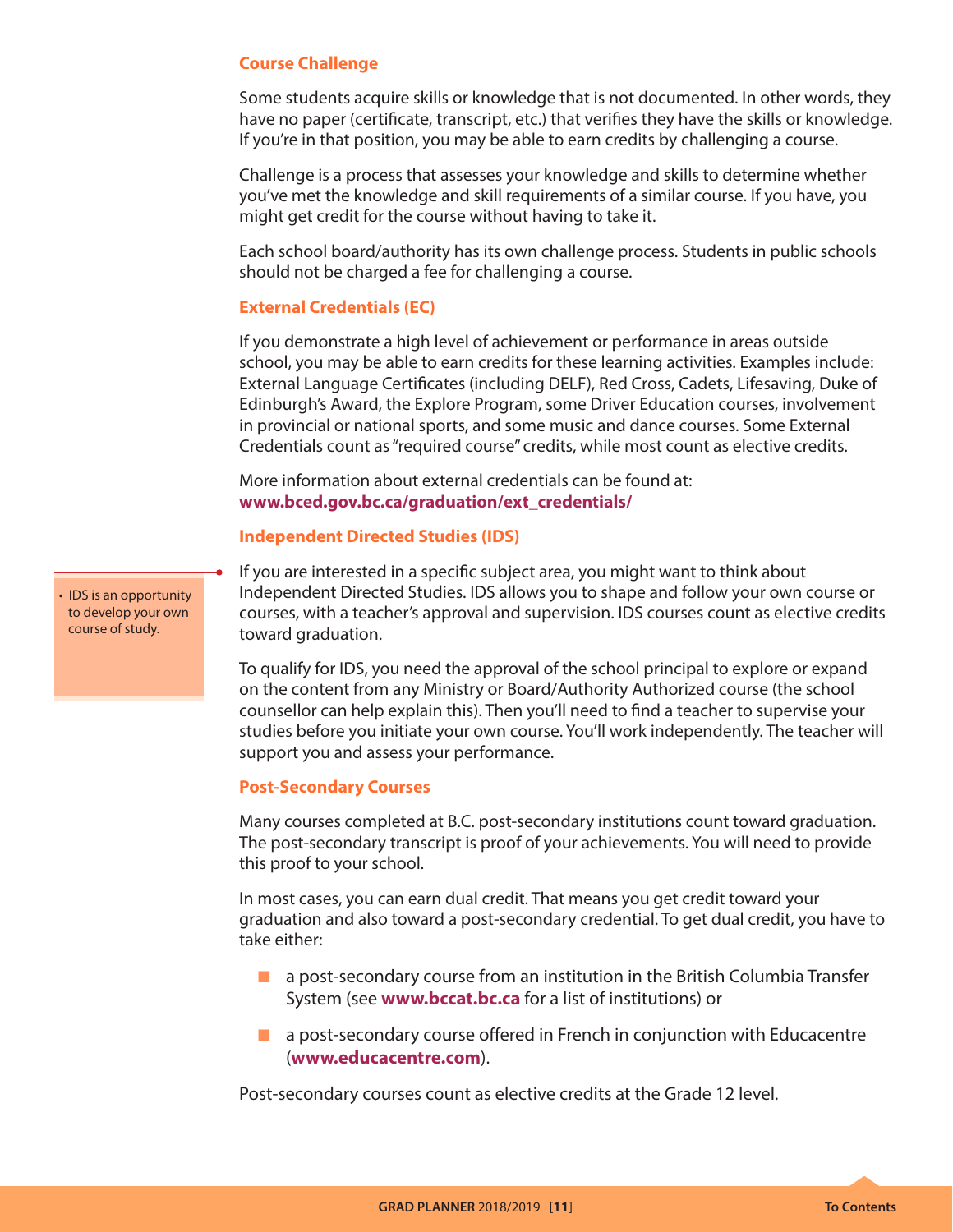### Career Programs

Many schools offer specialized programs that help you explore careers or gain work experience. Some of these programs also help you develop workplace skills or credentials.

Check to see if your school offers any of the following:

#### **Industry Training Programs:**

These programs let you train for work while you're in secondary school, earn graduation credits, and possibly earn some money at the same time. Industry training programs include:

**Youth Work in Trades Program:** You can earn up to 16 graduation credits and may qualify for a \$1,000 Youth Work in Trades Award.

**Youth Train in Trades Program:** Credits you earn through this program count towards graduation and also count towards the first level of apprenticeship technical training.

**Youth Explore Trades Sampler:** This program, which is approved by the Industry Training Authority, provides you with an opportunity to try out several trades through in-depth hands on training combined with an opportunity to visit worksites.

#### **Career Preparation Programs**

These help prepare you for the workplace or for further education and training in a specific career pathway.

The programs include coursework and work experience placements (see below) approved by your school. Some career preparation programs also provide entry-level skills for specific job opportunities.

**Elective Work Experience courses:** These courses provide you with an opportunity to connect what you learn in school with what's required in the world of work, while also learning about an occupation or career.

#### **Cooperative Education Programs**

These programs give you hands-on experience in different careers. They combine career exploration and skill enhancement with work experience.

the provincial government's access point to help students enter the world of work in B.C. There is a **[Blueprint](http://www.workbc.ca/blueprintbuilder)  [Builder](http://www.workbc.ca/blueprintbuilder)** online that helps you create a

customized skills training plan.

• **WorkBC** is

### Top Jobs in Demand

The B.C. Government produces a Labour Market Outlook of labour market supply and demand trends. The Outlook is available on the WorkBC website at **[www.workbc.ca](http://www.workbc.ca)**. Included in the Outlook is a projection of high opportunity occupations.

The Ministry of Education has created sector-specific 'Career Zone' resources that provide labour market data and workforce options by sector. There are ten (10) sectors that have been developed, Arts & Entertainment, Aviation & Aerospace, Construction, Energy, Oil and Gas, Health, Information & Communication Technology, Marine, Mining, Sustainable Forestry and Forest Products, Tourism & Hospitality. The Career Zones are available through **[BC Career Zone](https://www2.gov.bc.ca/gov/content/education-training/administration/kindergarten-to-grade-12/career-and-skills-training/toolkit)**.

• Some career programs include wages so you can earn while you learn.

• If you're interested in learning a trade, check out the Trades Program Finder on the **LearnNowBC** website at **www. learnnowbc.ca**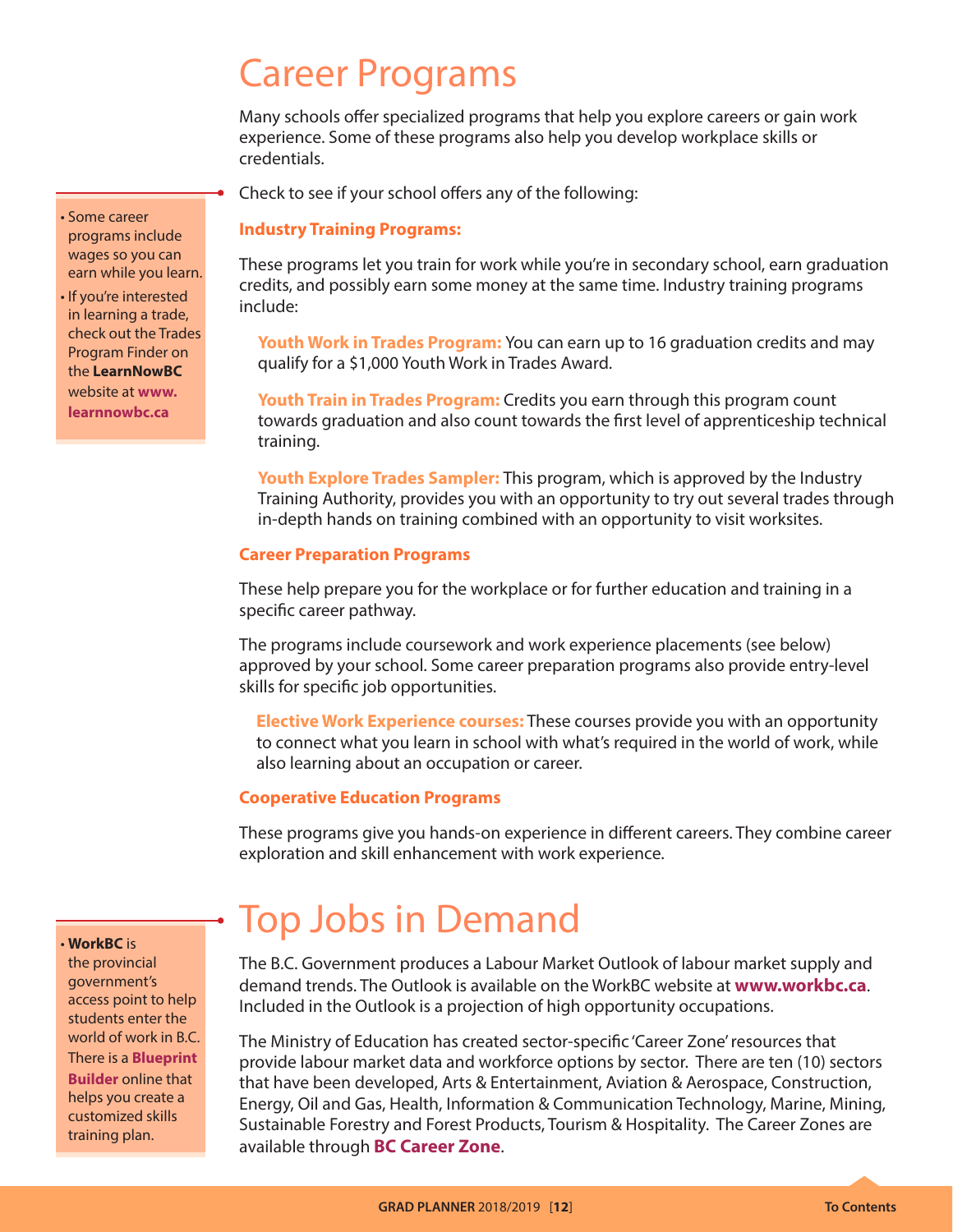### **3 Putting It All Together**

### Planning for Life Beyond Grade 12

Graduating from secondary school is an important step toward a successful future. Grade 12 completion is the minimum requirement for entry to most jobs today. If you also have post-secondary education or training, chances are you'll have more job choices. B.C. has a wide range of post-secondary options. You'll learn more about these in Career Life Education.

Course selection in secondary school can affect your post-secondary education options. For instance, currently most universities require at least English 12 or English 12 First Peoples (not Communications 12), Pre-Calculus 11 and a Language 11 for admission to a degree program. In addition, there can be admission requirements for a particular program, such as Chemistry 11 and Biology 12 for nursing.

Certificate and diploma programs offered by colleges have different admission requirements, depending on the program and the institution. Trades training and apprenticeship programs also have admission requirements that you may want to consider if you are interested in a career in trades. More information about B.C. postsecondary institutions and the programs they offer, including admission requirements, can be found at **<www.educationplanner.ca>**. Admissions information can be found by clicking on the "Admissions Info" tab for programs of interest.

Note that the new B.C. curriculum for Grades 11 and 12 will be introduced in 2019/20. Post-secondary institutions are currently reviewing their admission requirements to align with the new curriculum. You may wish to review admission requirements published by the institution to which you are applying, and contact them if you have questions about requirements for admission after 2019/20.

Graduating students who apply for post-secondary admission can send free copies of their transcripts to up to 25 post-secondary institutions (PSIs). Before mid-July of your graduating year, please use the StudentTranscripts Service at **[www.studenttranscripts.](https://www2.gov.bc.ca/gov/content/education-training/k-12/support/transcripts-and-certificates)  [gov.bc.ca](https://www2.gov.bc.ca/gov/content/education-training/k-12/support/transcripts-and-certificates)** to select the PSIs you would like your final transcript sent to.

See the **[B.C. Dogwood Planner](https://www2.gov.bc.ca/assets/gov/education/kindergarten-to-grade-12/support/graduation/bc_dogwood_planner_eng.pdf)** for more information on your Grade 12 year and planning for life beyond Grade 12.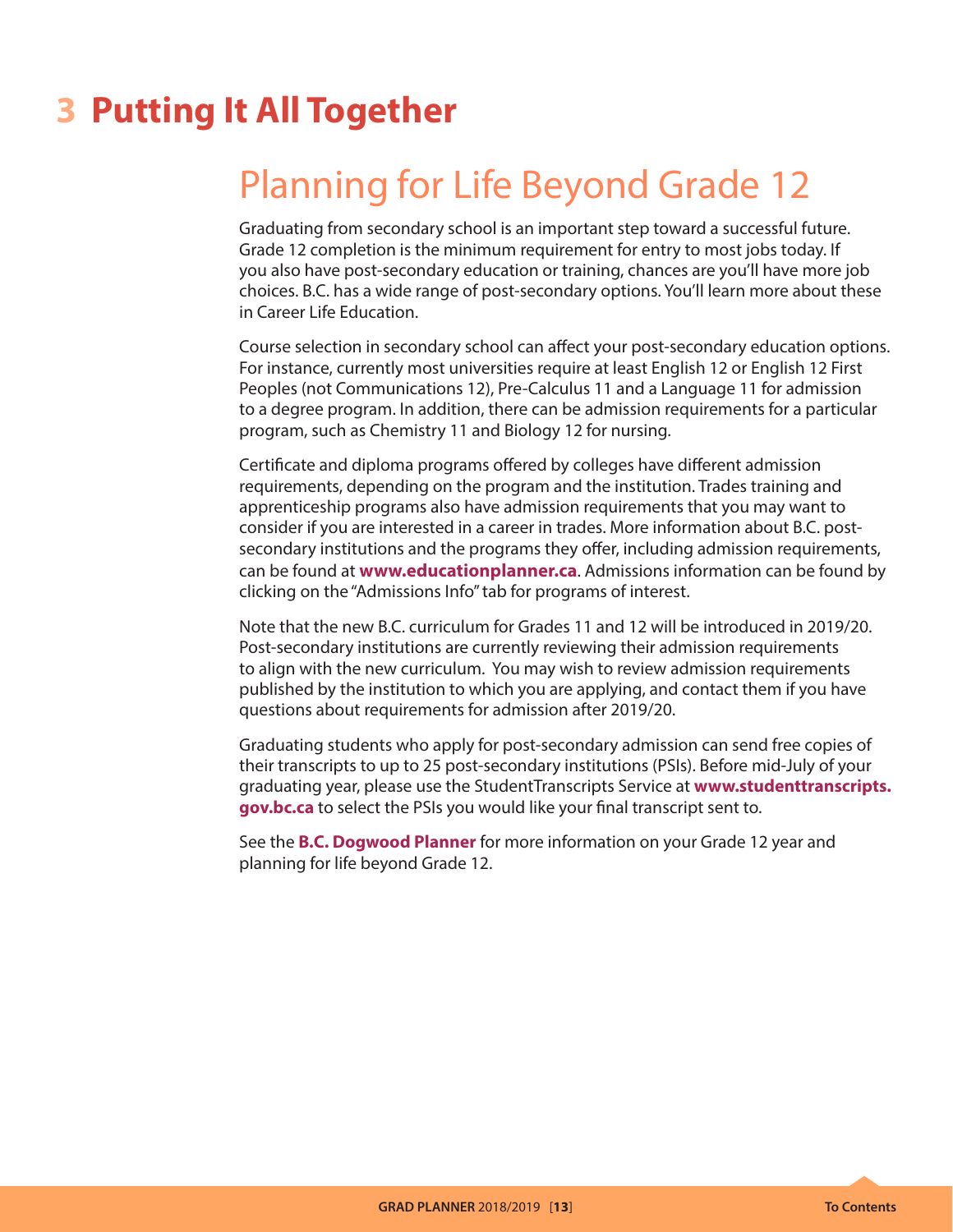### Continuing Education

Forgot a course? Need to improve a mark before you apply for post-secondary education?

You can upgrade. Almost all school districts have continuing education centres that provide services to both secondary school graduates and non-graduates. These centres help adult non-graduates complete their schooling. For more information, contact your local school district.

You can also upgrade with courses offered through public or independent distributed learning schools:

- **K** At public distributed learning schools (see **[https://www2.gov.bc.ca/gov/](https://www2.gov.bc.ca/gov/content/education-training/ways-to-learn/classroom-learning/distributed-learning-programs) [content/education-training/ways-to-learn/classroom-learning/distributed](https://www2.gov.bc.ca/gov/content/education-training/ways-to-learn/classroom-learning/distributed-learning-programs)[learning-programs](https://www2.gov.bc.ca/gov/content/education-training/ways-to-learn/classroom-learning/distributed-learning-programs))**, courses are free to most B.C. residents. For details, please check out the above web site, explore the LearnNowB.C. portal (**[www.learnnowbc.ca](http://www.learnnowbc.ca)**), or contact a public distributed learning school.
- $\blacksquare$  Independent distributed learning schools may charge tuition fees. For details, please contact an independent distributed learning school. To find an independent (or public) school that offers distributed learning, see **[https://www2.gov.](https://www2.gov.bc.ca/gov/content/education-training/ways-to-learn/classroom-learning/distributed-learning-programs) [bc.ca/gov/content/education-training/ways-to-learn/classroom-learning/](https://www2.gov.bc.ca/gov/content/education-training/ways-to-learn/classroom-learning/distributed-learning-programs) [distributed-learning-programs](https://www2.gov.bc.ca/gov/content/education-training/ways-to-learn/classroom-learning/distributed-learning-programs)**.

And here's something to keep in mind if you leave school before completing graduation requirements: graduation requirements change from time to time. If in the future you find that you need a Dogwood Diploma, you may not be able to just pick up where you left off, even if you're only one or two courses away from meeting graduation requirements. You may need to meet the requirements in place at that time to earn your diploma.

### **4 Scholarships and Awards**

It's never too early to think about your future education. If you plan to continue your education beyond Grade 12, you can learn how to access financial support through scholarships available from the Ministry of Education. Scholarship recipients receive vouchers to help with tuition costs at designated post-secondary institutions and authorized trades-training providers. See **<www.gov.bc.ca/scholarshipsprogram>** for eligibility requirements and application information.

#### **District/Authority Scholarships**

 These \$1,250 scholarships are awarded to graduating students with outstanding achievement in one of several areas of interest. The areas include:

- **Indigenous Languages and Culture**, demonstrated at school or in the community
- **Fine Arts** (e.g., Visual Arts, Dance, Drama, Music)
- **Applied Design, Skills, and Technologies** (e.g., Business Education, Information and Communications Technology, Home Economics and Culinary Arts, and Technology Education)
- **Physical Activity** (e.g., Athletics, Dance, Gymnastics, not limited to Physical Education)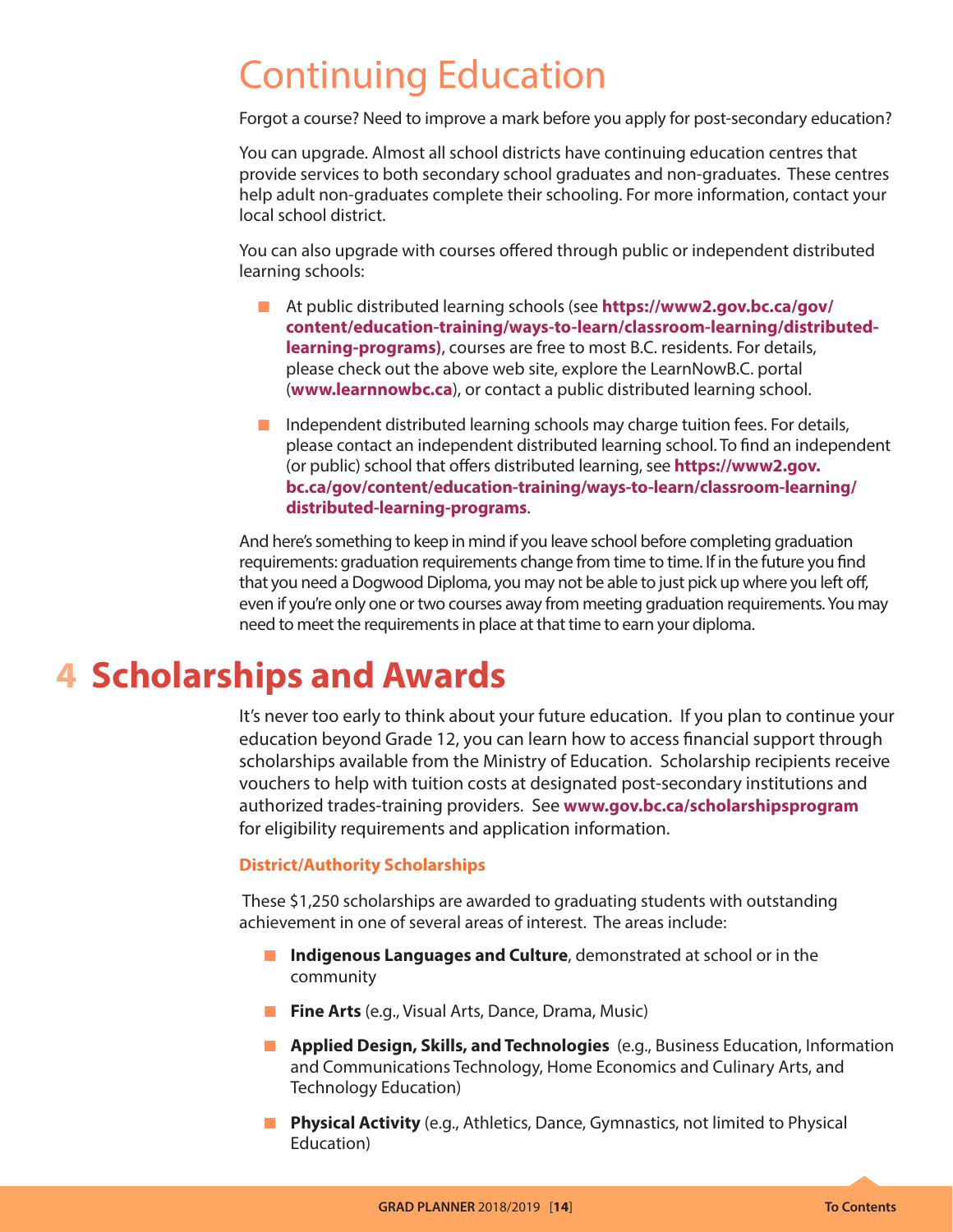- **K** International Languages
- **K Community Service** (Volunteer Activity), which includes demonstration of local and global issues and cultural awareness
- **F** Technical and Trades Training (e.g., Carpentry, Automotive, Mechanics, Cook Training)

Students should apply for these scholarships directly to their local scholarship committee in the year they graduate. Independent school students should apply through the Federation of Independent School Associations.

#### **B.C. Excellence Scholarships**

These \$5,000 scholarships are awarded by the Ministry to 55 well-rounded graduates who demonstrate community service, leadership, and commitment to their chosen career paths. Only one student from each secondary school may be nominated. You should speak with your counselor or principal to determine if you are eligible to apply.

#### **B.C. Achievement Scholarships**

These \$1,200 scholarships are awarded by the Ministry to graduating students with high achievement in a broad range of courses. These scholarships are based on academic achievement in required and elective courses that meet graduation requirements and are awarded to the top 8,000 graduates in the province.

#### **Pathway to Teacher Education Scholarships**

These \$5,000 scholarships recognize 20 exceptional Grade 12 students who plan to become teachers in the K-12 education system. Recipients will receive a scholarship voucher to redeem upon entrance to an approved B.C. Faculty of Education teachertraining program. Students apply to the Ministry of Education for this scholarship.

#### **Youth Work in Trades Awards**

These \$1,000 trades awards are available to students in the Youth Work in Trades Program. Students who are eligible for the Youth Work in Trades Award will automatically be considered. There is no need to apply. The program guide has additional information about criteria and procedures related to this award, visit **[www.bced.gov.bc.ca/careers/apprenticeship\\_trades.htm](www.bced.gov.bc.ca/careers/apprenticeship_trades.htm)** for information.

#### **Other Awards**

International Education scholarships and awards are available which promote the development of intercultural knowledge and develop and strengthen relationships with foreign partners. Visit **[https://www2.gov.bc.ca/gov/content/education-training/k-12/](https://www2.gov.bc.ca/gov/content/education-training/k-12/support/scholarships/scholarships-awards) [support/scholarships/scholarships-awards](https://www2.gov.bc.ca/gov/content/education-training/k-12/support/scholarships/scholarships-awards)** for more information.

Bursaries are available for residents of the province who take at least 55% of their courses in French while pursuing full-time studies at an accredited post-secondary institution in Canada. Visit **[https://www2.gov.bc.ca/gov/content/education](https://www2.gov.bc.ca/gov/content/education-training/ways-to-learn/french-programs/learn-in-french/learn-in-french-post-secondary-education)[training/ways-to-learn/french-programs/learn-in-french/learn-in-french-post](https://www2.gov.bc.ca/gov/content/education-training/ways-to-learn/french-programs/learn-in-french/learn-in-french-post-secondary-education)[secondary-education](https://www2.gov.bc.ca/gov/content/education-training/ways-to-learn/french-programs/learn-in-french/learn-in-french-post-secondary-education)**.

Thousands of other scholarships and awards are available to graduating students. For a list, go to: **<www.scholarshipscanada.com>**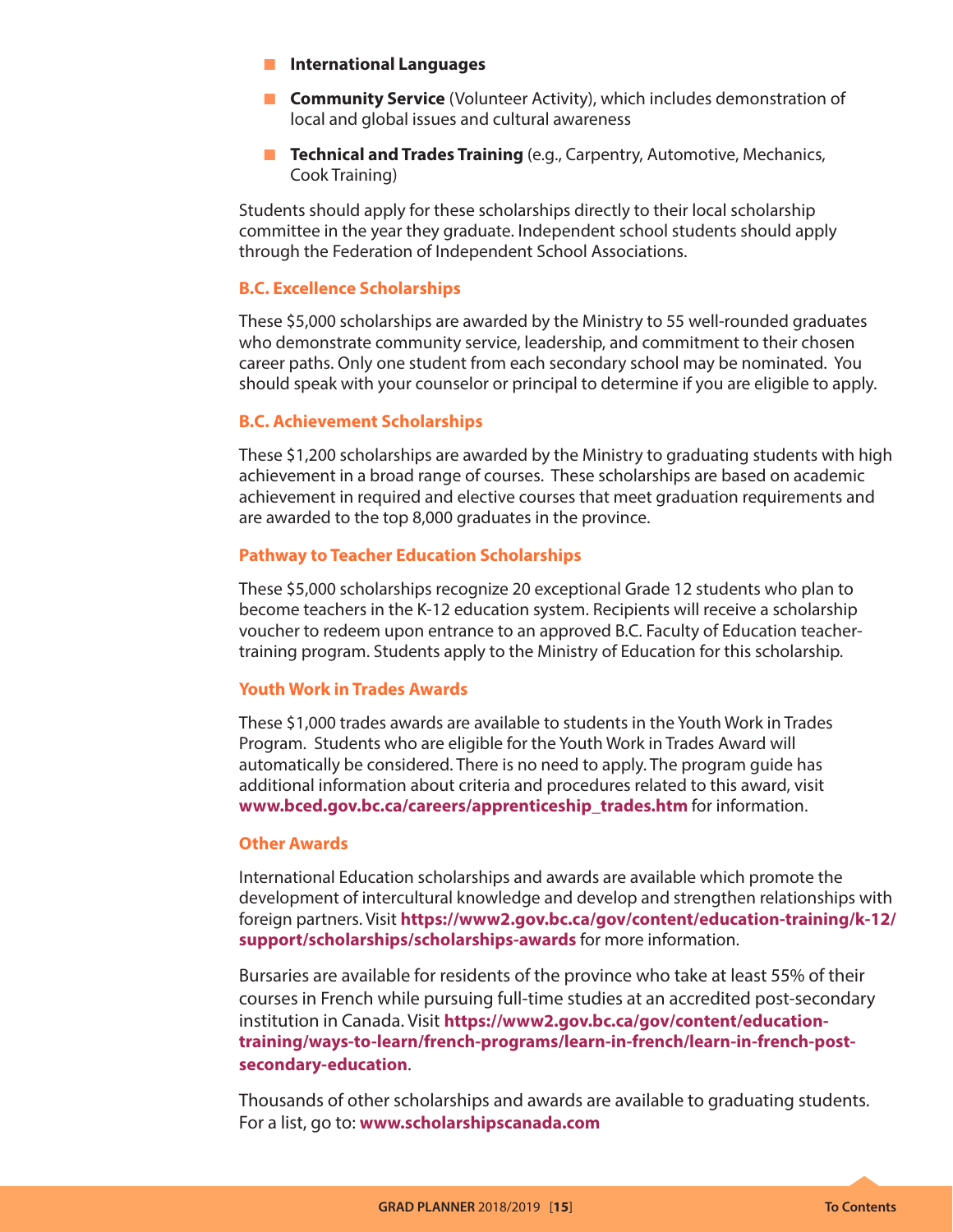### **5 Helpful Websites**

Throughout this document, you're encouraged to check different web sites for more information. Here's a quick summary that you can refer to as you plan your future.

**Graduation Program and Adult Graduation Program [www.bced.gov.bc.ca/graduation/](http://www.bced.gov.bc.ca/graduation/grad_certificate.htm)**

**B.C. Ministry of Education policies [www.bced.gov.bc.ca/policy/policies/](http://www2.gov.bc.ca/gov/topic.page?id=C89DAF78C26641299E72A78187BEAE3D)**

**Career planning, building work skills and post-secondary options**

**[www.workbc.ca](http://www.workbc.ca) [www.educationplanner.ca](http://www.educationplanner.ca) [www.bced.gov.bc.ca/careers/](http://www.bced.gov.bc.ca/careers/)**

#### **Earning credits through external credentials**

**[https://www2.gov.bc.ca/gov/content/education-training/k-12/support/](https://www2.gov.bc.ca/gov/content/education-training/k-12/support/graduation/getting-credit-to-graduate/external-credentials) [graduation/getting-credit-to-graduate/external-credentials](https://www2.gov.bc.ca/gov/content/education-training/k-12/support/graduation/getting-credit-to-graduate/external-credentials)**

**Industry training and trades programs [www.itabc.ca](http://www.itabc.ca) [www.learnnowbc.ca/trades/TradesFinder.aspx](http://www.learnnowbc.ca/trades/TradesFinder.aspx)**

**Options for completing graduation requirements via distributed learning [https://www2.gov.bc.ca/gov/content/education-training/ways-to-learn/classroom](https://www2.gov.bc.ca/gov/content/education-training/ways-to-learn/classroom-learning/distributed-learning-programs)[learning/distributed-learning-programs](https://www2.gov.bc.ca/gov/content/education-training/ways-to-learn/classroom-learning/distributed-learning-programs)**

**Finances and Career Life Education [www.bcsc.bc.ca/Planning10](http://www.investright.org/planning_10_finances/Planning_10__Finances.aspx)**

**Transcripts www.studenttranscripts.gov.bc.ca**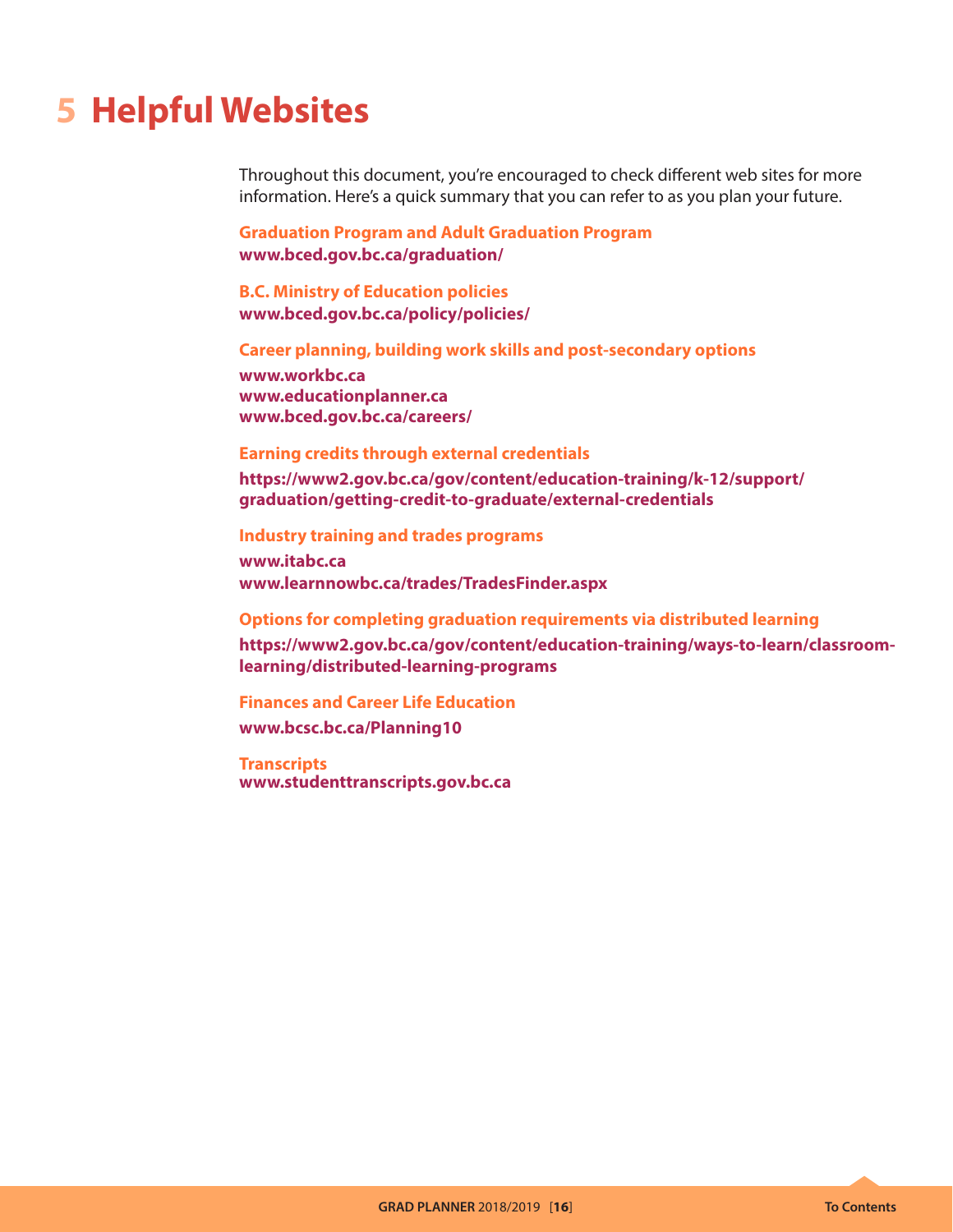### **6 A Few Last Words**

As you have seen, this document contains a lot of information, but it will make sense as you work through Career Life Education.

The B.C. Graduation Program encourages you to take more responsibility for your learning decisions. You'll plan and make choices about your future. You'll have an opportunity to develop your potential. Use this document as a reference throughout your graduation years.

#### **The graduation years are exciting. Make the most of this time!**

#### **Our commitment to education**

Education is the most important investment we can make in our children's lives. The Province of B.C. is committed to building a top-notch system that puts students first.

For more information, visit **[www.bced.gov.bc.ca](http://www.bced.gov.bc.ca)**